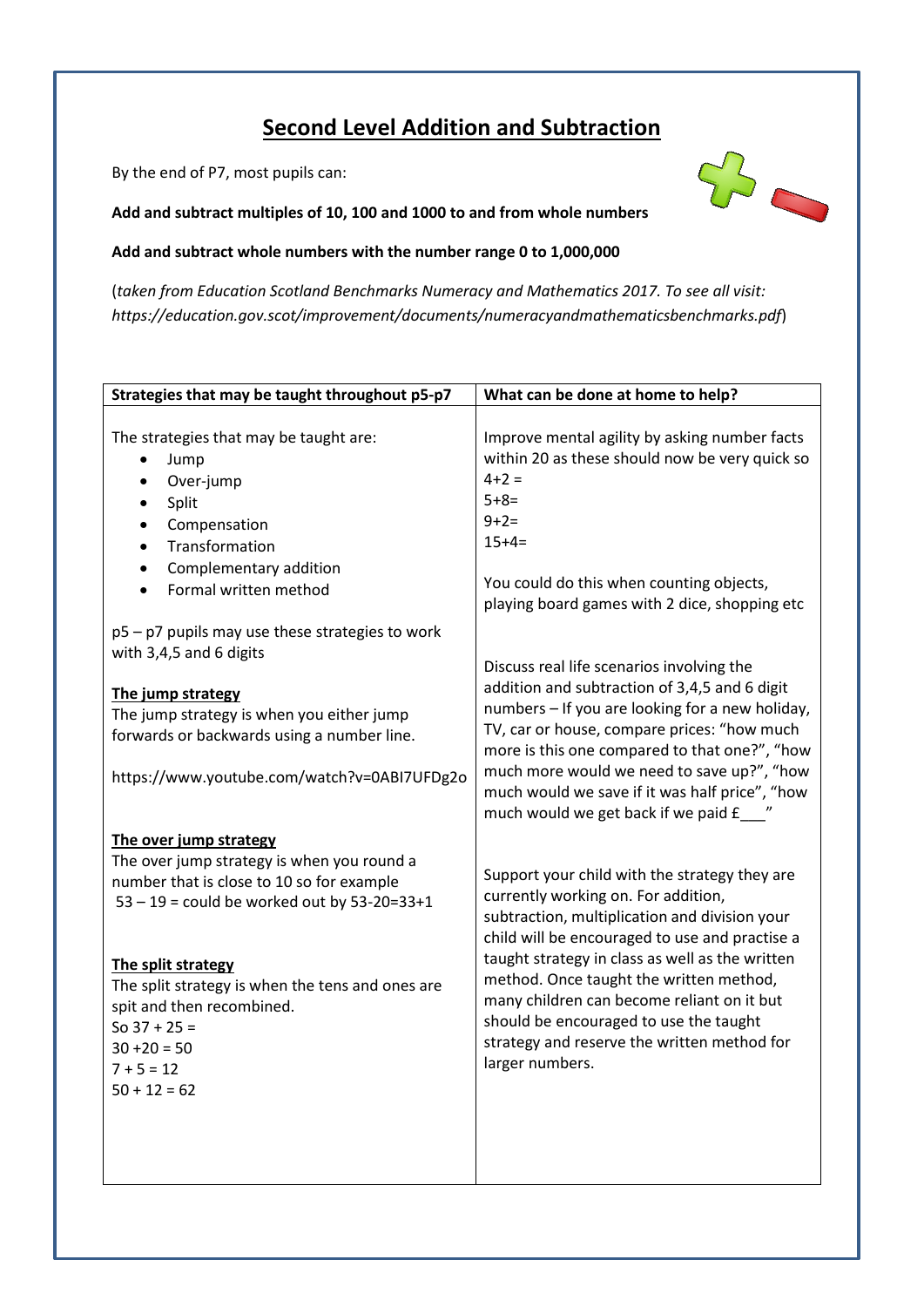#### **Compensation Strategy**

The compensation strategy is when one number is adjusted which makes it easier to add or subtract. So 37 +25 could be thought of as 40 + 25  $= 65$  and then subtract the  $3 = 62$ 

## **Transformation**

The transformation strategy is when both numbers can be adjusted So  $37 + 25$  can be thought of as  $40 + 22$  by adding 3 to 37 and taking it from  $25 = 62$ 

#### **Complementary addition**

The complementary addition strategy is often used when shopping and is when something is unknown. For example I have 39p, how much more would I need to spend 53 So  $39 + ? = 53$ From 39 to  $40 = 1$ From 40 to  $50 = 10$ From 50 to  $53 = 3$  $1 + 10 + 3 = 14$ 

#### **Formal written method**

This is a step by step procedure with a very precise layout.

#### **Materials that may be used in class**

- 100 squares
- Blank number lines
- Place value materials (Hundreds, Tens and ones)
- **Calculators**
- Squared paper
- Abacus
- **Counters**

僵



There are lots of online games which the children use in school but could also do at home:

- **•** Education City (account will have been set up by class teacher)
- Sum Dog (account will have been set up by class teacher)
- Doodle Maths
- **Mathletics**
- Number Run
- Eggs on Legs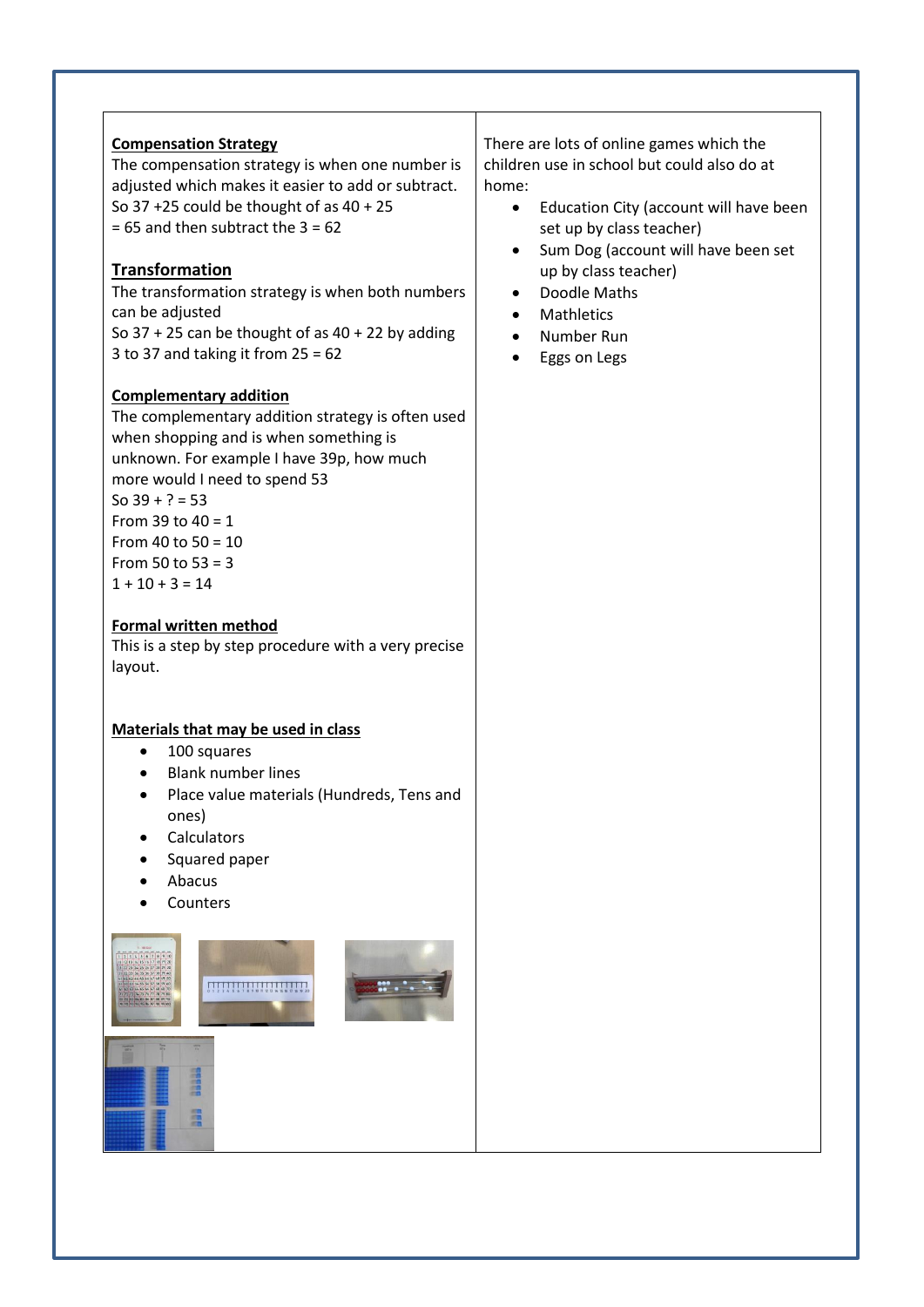# **Second Level Multiplication and Division**

X

By the end of p7, most pupils can:

**Multiply and divide whole numbers by multiples of 10, 100 and 1000.** 

**Multiply whole numbers by two digit numbers**.

| Strategies that may be taught throughout p5-p7                                                                                                                                                                                                                                                                                                                                                                                                                                                                                                                                                                                                                                                                               | What can be done at home to help?                                                                                                                                                                                                                                                                                                                                                                                                                                                                                                 |
|------------------------------------------------------------------------------------------------------------------------------------------------------------------------------------------------------------------------------------------------------------------------------------------------------------------------------------------------------------------------------------------------------------------------------------------------------------------------------------------------------------------------------------------------------------------------------------------------------------------------------------------------------------------------------------------------------------------------------|-----------------------------------------------------------------------------------------------------------------------------------------------------------------------------------------------------------------------------------------------------------------------------------------------------------------------------------------------------------------------------------------------------------------------------------------------------------------------------------------------------------------------------------|
| The strategies that may be taught are:<br>Counting sticks<br>٠<br>Doubling and Halving<br>Partitioning<br>Factorising<br>Arrays<br>Splitting up<br>Table method<br>Standard written method<br><b>Counting Sticks</b><br>A stick can be used to count forwards and<br>backwards throughout the table stations.                                                                                                                                                                                                                                                                                                                                                                                                                | Improve mental agility with quick recall of<br>multiplication facts by:<br>Reciting table facts forwards and<br>backwards<br>Answering table fact questions<br><b>Real life examples</b><br>Buying multiple items at the shops eg. If a<br>single banana cost 12p and a bunch of 6 costs<br>90p - are you cheaper buying 6 singles or the<br>bunch?                                                                                                                                                                               |
| https://www.youtube.com/watch?v=8N8NX3UgCjY<br><b>Doubling and Halving</b><br>Doubling and halving numbers reinforces the<br>connection between the 2,4,8 times table<br><b>Partitioning</b><br>The partitioning strategy is when you are<br>multiplying/ dividing a 2/3 digit number and a<br>single digit. For example: $78 \div 6$<br>The 2 digit number can be split up to:<br>$60 \div 6 = 10$<br>$18 \div 6 = 3$<br>So $78 \div 6 = 13$<br><b>Factorising</b><br>The factorising strategy is when you are<br>multiplying/ dividing a 2 digit number by a 3 digit<br>number:<br>$40 \times 15 =$<br>$600 \div 15 =$<br>$(600 \div 3) \div 5 =$<br>$40 \times 5 \times 3 =$<br>$200 \times 3 = 600$<br>$200 \div 5 = 40$ | There are lots of online games which the<br>children use in school but could also do at<br>home:<br>Education City (account will have been<br>٠<br>set up by class teacher)<br>Sum Dog (account will have been set<br>$\bullet$<br>up by class teacher)<br>Doodle Maths<br>٠<br>Mathletics<br>$\bullet$<br>Number Run<br>$\bullet$<br>Eggs on Legs<br>$\bullet$<br>Ibbleobble<br>$\bullet$<br>Multiple wipe out<br>$\bullet$<br>Montessori Maths Multiplication<br>$\bullet$<br><b>Squeebles Maths Play</b><br>Multiply Pizza Pie |